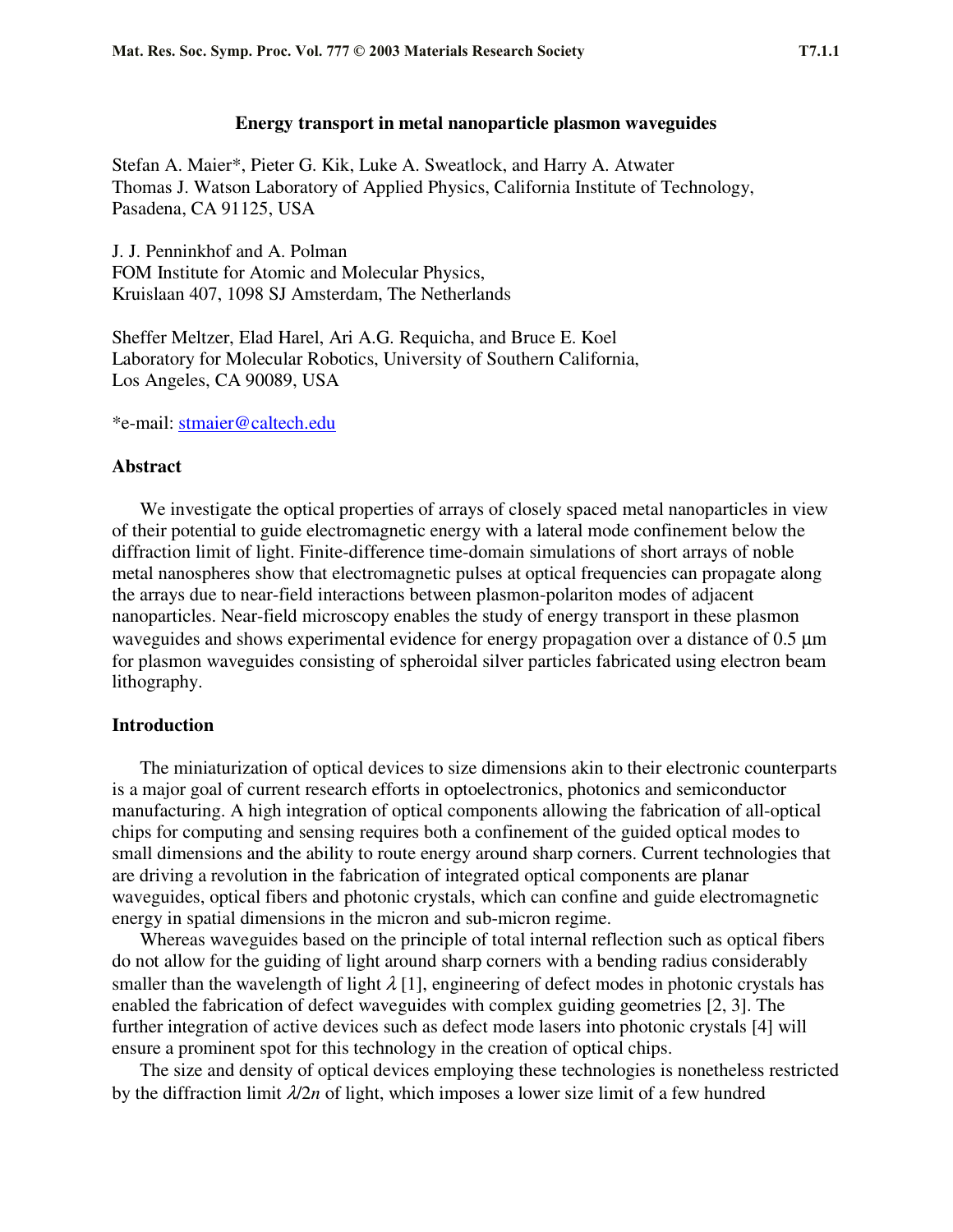nanometers on the optical mode size. Thus, a size mismatch between highly integrated electronic devices with lateral dimensions of a few tens of nanometers and optical guiding components persists and needs to be overcome.

The diffraction limit for the guiding of electromagnetic energy can be overcome if the optical mode is converted into a non-radiating mode that can be confined to lateral dimensions smaller than the diffraction limit. Prominent examples that have been the focus of intense research over the last couple of decades are surface plasmon-polaritons in metals. Plasmons are coherent oscillations of the conduction electrons of the metal against the static positive background of the metal ion cores. Whereas plasmons in bulk metal do not couple to light fields, a two-dimensional metal surface can sustain plasmons if excited by light either via evanescent prism coupling or the help of surface corrugations to ensure momentum matching [5]. Such surface plasmons propagate as coherent electron oscillations parallel to the metal surface and decay evanescently perpendicular to it. Thus, the electromagnetic energy is confined to dimensions below the diffraction limit perpendicular to the metal surface. Corrugations can further act as lightscattering centers for surface plasmons, allowing for the fabrication of interesting optical devices such as an all-optical transistor [6].

A further confinement of energy-guiding surface plasmon modes can be achieved using metal nanowires instead of extended surfaces. In nanowires, the confinement of the electrons in two dimensions leads to well-defined dipole surface plasmon resonances if the lateral dimensions of the wire are much smaller than the wavelength of the exiting light. Thus, the optical properties of metal nanowires can be optimized for particular wavelengths of interest, and non-regular cross sections and coupling between closely spaced nanowires allow a further tuning of the optical response [7, 8]. Indeed, the propagation of electromagnetic energy has been demonstrated along noble metal stripes with widths of a few microns [9] and along nanowires with subwavelength cross sections [10, 11], and propagation lengths of a few microns have been found. Related to this principle is the interesting idea of one-dimensional negative dielectric core waveguides, where metals instead of dielectric materials are used as the core in a waveguide with a cross section below the diffraction limit [12].

Another intriguing nanoscale system that can sustain surface plasmons are metal nanoparticles, and their interaction with light has been the focus of intense research in recent years [13, 14]. In metal nanoparticles, the three-dimensional confinement of the electrons leads to well-defined surface plasmon resonances at specific frequencies. From work on single noble metal nanoparticles, it is well established that light at the surface plasmon resonance frequencies interacts strongly with metal particles and excites a collective motion of the conduction electrons, or plasmon [15]. These resonance frequencies are typically in the visible or infrared part of the spectrum for gold and silver nanoparticles embedded in a variety of hosts. For particles with a diameter much smaller than the wavelength  $\lambda$  of the exciting light, plasmon excitations produce an oscillating electric dipole field resulting in a resonantly enhanced nonpropagating electromagnetic near-field close to the particle surface.

Recently, it has been suggested that near-field interactions between closely spaced metal nanoparticles in regular one-dimensional particle arrays can lead to the coherent propagation of electromagnetic energy along the arrays with lateral mode sizes below the diffraction limit [16]. For Au and Ag nanoparticles in air, group velocities for energy transport higher than the saturated electron velocities in semiconductors and energy decay lengths of a couple of hundred nanometers have been predicted. Furthermore, it was suggested that these so-called plasmon waveguides can guide electromagnetic energy around sharp corners and tee structures, and an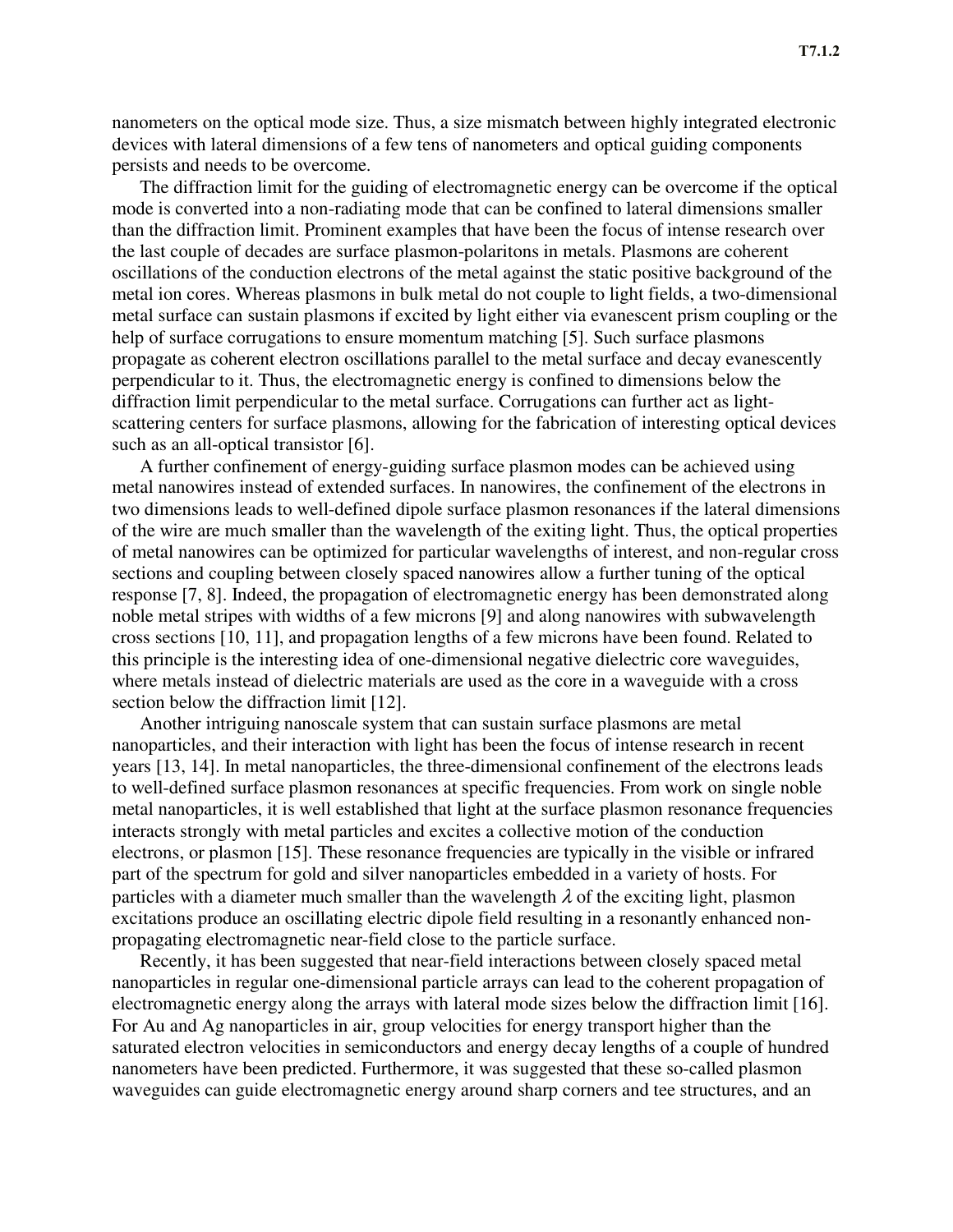all-optical modulator based on interference operating below the diffraction limit was proposed [17].

The use of ordered arrays of metal nanoparticles as plasmon waveguides is intriguing from both a technology oriented and a fundamental point of view. Metal nanoparticles can be fabricated using a wide arsenal of tools including electron beam lithography [18], colloidal synthesis [19], self-assembly [20], and ion irradiation [21]. Recently, we observed a preferential alignment of silver nanoclusters nucleated by 1 MeV Xe<sup>+</sup> radiation in a silver ion rich glass upon angular irradiation with a 30 MeV silicon ion beam at 77 K (Figure 1, [22]). Thus, ion beams show the potential for large volume fabrication of anisotropically distributed metal nanoparticles, and it is intriguing to investigate the optical properties of such arrays. Split plasmon bands showing red-shifts of the plasmon resonance due to particle interactions into the near-infrared were observed [22].



**Figure 1.** Plan view TEM image of a metal nanocluster sample under normal incidence. The sample was irradiated with 1 MeV Xe and 30 MeV Si. An alignment of the Ag nanoclusters in the beam direction indicated by the arrow is observed.

From a fundamental point of view, a study of plasmon waveguides provides insight into the nature of optical near-fields and electromagnetic light-matter interactions on the nanoscale. The strong dipolar coupling between metal nanoparticles can also serve as a model system for the study of other dipole-coupled energy transfer structures such as quantum dot chains [23], magnetic nanoparticle arrays [24], and coupled-resonator optical waveguides [25].

In this paper, we present results of our efforts to model and understand the properties of ordered arrays of noble metal nanoparticles and assess their potential use as plasmon waveguides for electromagnetic energy transport at optical frequencies below the diffraction limit of light. The energy transport parameters such as group velocity and energy attenuation length are determined from finite-difference time-domain (FDTD) simulations of short arrays of spherical noble metal nanoparticles. The optical properties of silver nanoparticle plasmon waveguides fabricated using electron beam lithography are investigated, and a scheme for observing energy transport along the nanoparticle arrays is presented. Further information about our efforts to characterize plasmon waveguides [26-35] and experimental evidence for energy transport over distances of about 500 nm [36] can be found in the literature.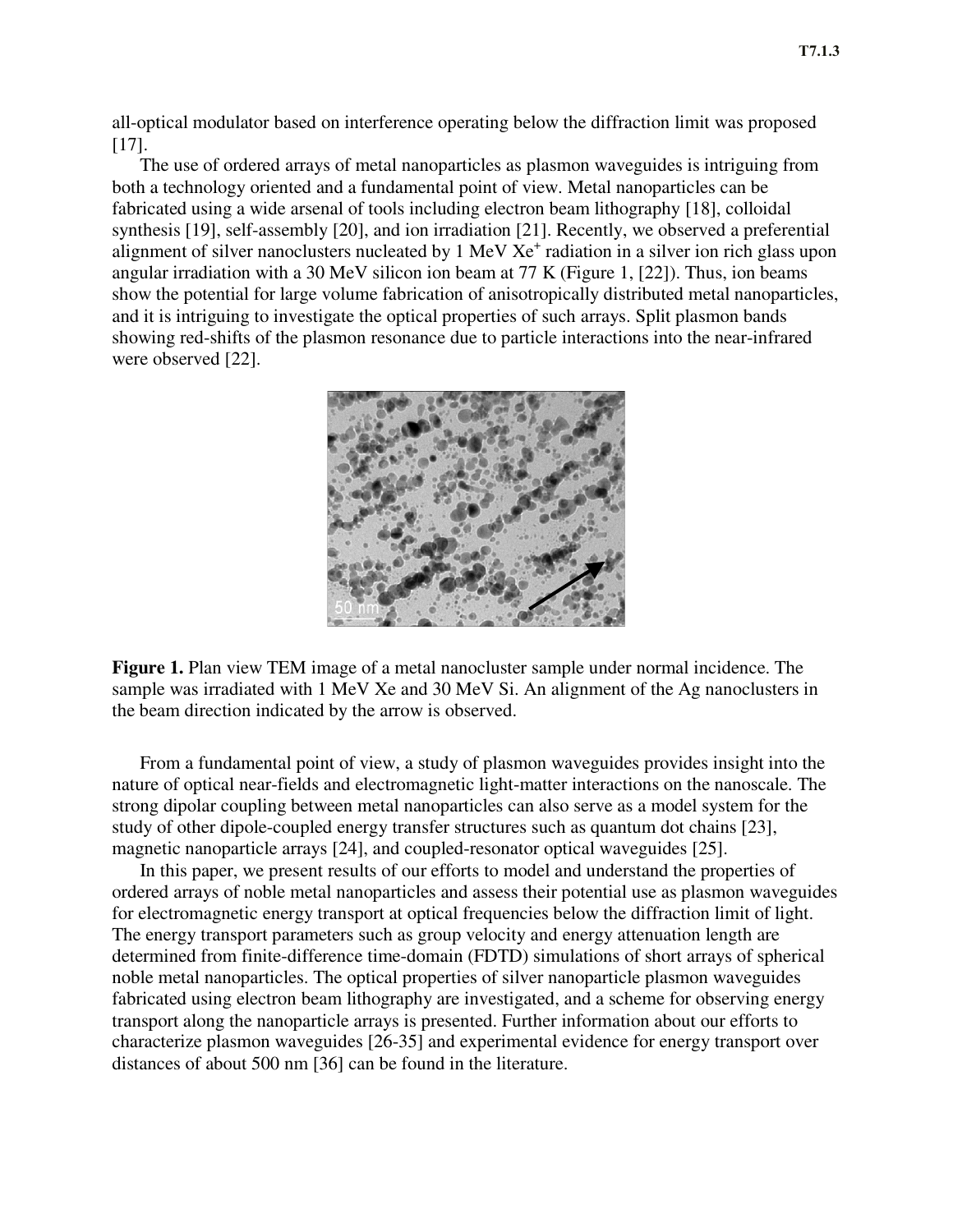# **Simulations**

Finite-difference time-domain (FDTD) simulations solve the full set of Maxwell's equations on a grid and are a powerful method to model light-matter interactions in complex systems [37]. Using FDTD simulations, we analyzed the near-field interactions of regularly spaced Au nanoparticles in air with an interparticle spacing  $d \ll \lambda$ , and direct evidence for optical pulse propagation in locally excited plasmon waveguides was obtained.

The propagation of pulses through plasmon waveguides consisting of 50 nm Au spheres with a center-to-center spacing of 75 nm in air was examined by driving a local dipole source placed before the first particle with a pulse centered at the resonance energy  $E_0 = 2.4$  eV of a single metal nanoparticle, corresponding to the  $\mathbf{k} = \frac{\pi}{2d}$  waveguide mode with the highest group

velocity [35]. The width of the pulses was chosen to be 95 % of the bandwidth of the dispersion relation for each polarization in order to keep the pulse length of 30 fs well within the total simulation time of 125 fs. The upper inset of Figure 2 shows a snapshot of the x-component of the electric field in the xy-plane for longitudinal polarization on a linear color scale. The periodicity of the field distribution along the chain confirms that the pulse is centered around the  $\mathbf{k} = \frac{\pi}{2d}$  mode corresponding to a wavelength of 4 particle spacings. An analogous snapshot for the y-component of the electric field for transverse polarization is shown in the lower inset. The main part of Figure 2 shows the pulse position, defined as the location of maximum field amplitude, over time for both longitudinal (black squares) and transverse (black triangles) excitation. Linear fits of the datasets yield values for the group velocities of  $v_{gL}^* = 1.7 \times 10^7$  m/s and  $v_{gr}^* = 5.7 \times 10^6$  m/s, in good agreement with the estimates  $v_{gL}$  and  $v_{gr}$  from a point-dipole model [32] ( $v_{gL} = 0.94 \times v_{gL}^{*}$  and  $v_{gr} = 1.15 \times v_{gr}^{*}$ ).



**Figure 2:** Pulsed local excitation of plasmon waveguides. The plot shows the pulse peak positions over time in a plasmon waveguide consisting of spherical particles for both longitudinal (black squares) and transverse (black triangles) polarization. The spheres along the ordinate indicate the position of the Au nanoparticles. Snapshots of the  $x(y)$  – component of the electric field in the xy-plane for longitudinal (transverse) polarization are shown in the upper (lower) inset.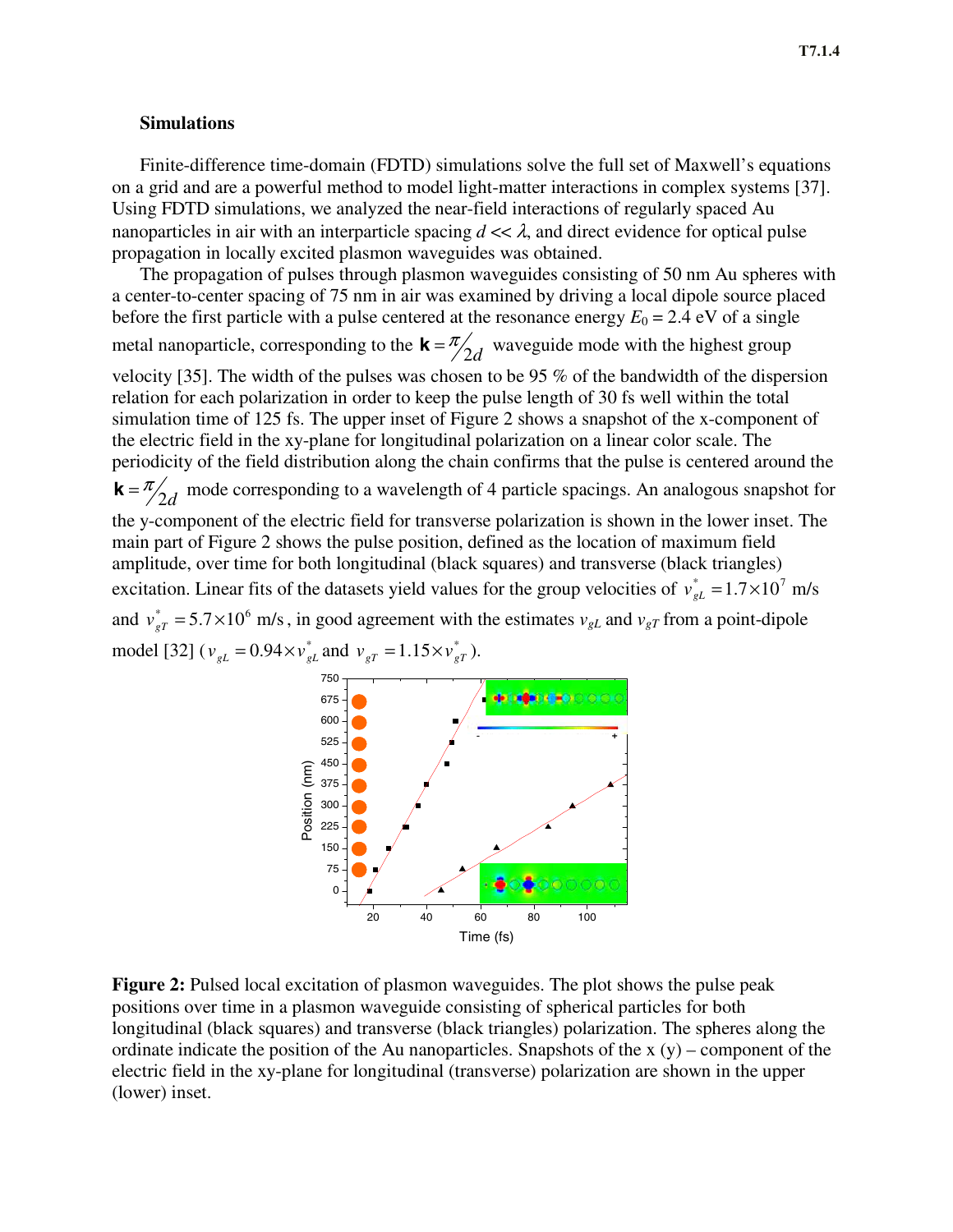The energy decay lengths can be obtained from the pulse propagation simulations by monitoring the pulse height expressed as the maximum field amplitude at the center of each nanoparticle as shown in Figure 3 for longitudinal polarization (black line). The energy decay lengths are  $\alpha_L^* = 6dB/280$ nm and  $\alpha_T^* = 6dB/86$ nm for longitudinal and transverse polarization, respectively. Both are between a factor 2-3 higher than the energy decay lengths calculated using the point-dipole model with a plasmon decay time  $\tau = 4$  fs [32]. This discrepancy may be due to the finite size of our waveguide, resulting in a discrete spectrum of allowed modes. Nevertheless, these FDTD calculations quantitatively confirm the possibility of using plasmon waveguides for information transport with  $v_g > 0.01c$ . Figure 3 also shows results for a plasmon waveguide with the first two particles after the source was removed (red dataset), resulting in a decreased pulse height at the last particle by about a factor 10. This directly confirms that the guiding is due to particle interactions.



**Figure 3:** Energy decay during pulse propagation in plasmon waveguides. The plot shows the maximum field amplitudes of a longitudinally polarized pulse monitored at the source position and at the center of each nanoparticle (black line) traveling through a plasmon waveguide. Also shown is data for a plasmon waveguide with the first two particles removed (red line), resulting in a decreased pulse height inside the last particle. The initial drop after the source is partly due to the point-dipole-like nature of the source.

The previous analysis dealt exclusively with spherical particles. The energy guiding properties of plasmon waveguides can be optimized by a change in particle geometry to nonspherical particles as suggested by calculations based on extensions of the Mie-theory to ellipsoidal particles [32]. Rod-shaped nanoparticles with their long axis oriented perpendicular to the waveguide chain axis show an increased interparticle coupling compared to spherical particles that have the same particle volume and center-to-center spacing, as shown in reference [32]. Additionally, gold nanorods with an aspect ratio of 3:1 were shown to exhibit an increase in plasmon decay time  $\tau$  by about a factor 2-3 due to a resonance shift away from the interband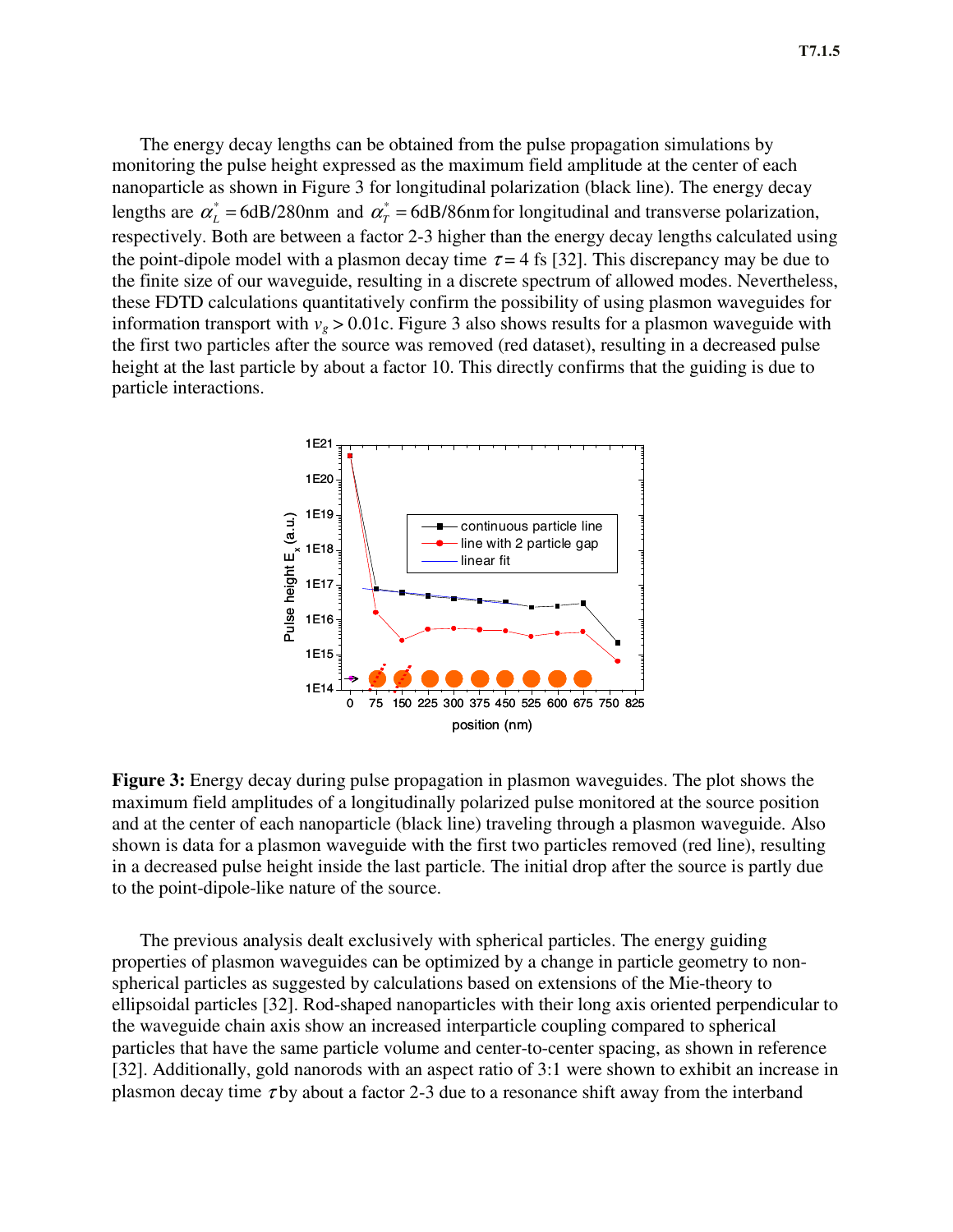transition edge [38]. The waveguide properties of metal nanoparticle arrays can thus be optimized by tuning the particle geometry, and group velocities for energy transport of about 0.1*c* should be achievable.

#### **Experiments**

The plasmon waveguides used in this analysis of energy transport consisted of rod-shaped Ag nanoparticles with dimensions of 90 nm x 30 nm x 30 nm and a surface-to-surface spacing of 50 nm between adjacent particles. The long axes of the individual nanoparticles were oriented perpendicular to the waveguide chain axis in order to allow for an increased near-field coupling between the particles as described in [32]. The structures were fabricated using electron beam lithography with lift-off on ITO coated quartz slides, which allowed for a good control over particle size and spacing. The inset of Figure 4 shows a scanning electron micrograph of a plasmon waveguide of this geometry. In order to determine the plasmon resonances of the fabricated structures with a high signal-to-noise ratio using far-field spectroscopy, a large number of plasmon waveguides were arranged in a 100 μm x 100 μm grid with a grating constant of 1 μm as depicted in Figure 5b. Cross talk between different waveguides is negligible for this grating constant [29]. This way, far-field extinction spectra on these arrays probe the near-field coupling between the nanoparticles comprising each waveguide only and reflect thus the properties of individual plasmon waveguides.



**Figure 4:** Far-field extinction spectrum of Ag nanoparticle chains and non-interacting particles. The far-field extinction spectrum of a plasmon waveguide consisting of Ag nanorods with a 3:1 aspect ratio and a surface-to-surface spacing of 50 nm between adjacent particles shows a plasmon resonance peak shift to higher energies (red triangles and Lorentz fit) compared to the extinction spectrum of isolated, non-interacting particles (black squares and Lorentz fit). The exciting light was polarized along the long axis of the nanorods, perpendicular to the particle chain axis. The inset shows an SEM micrograph of the plasmon waveguide under study.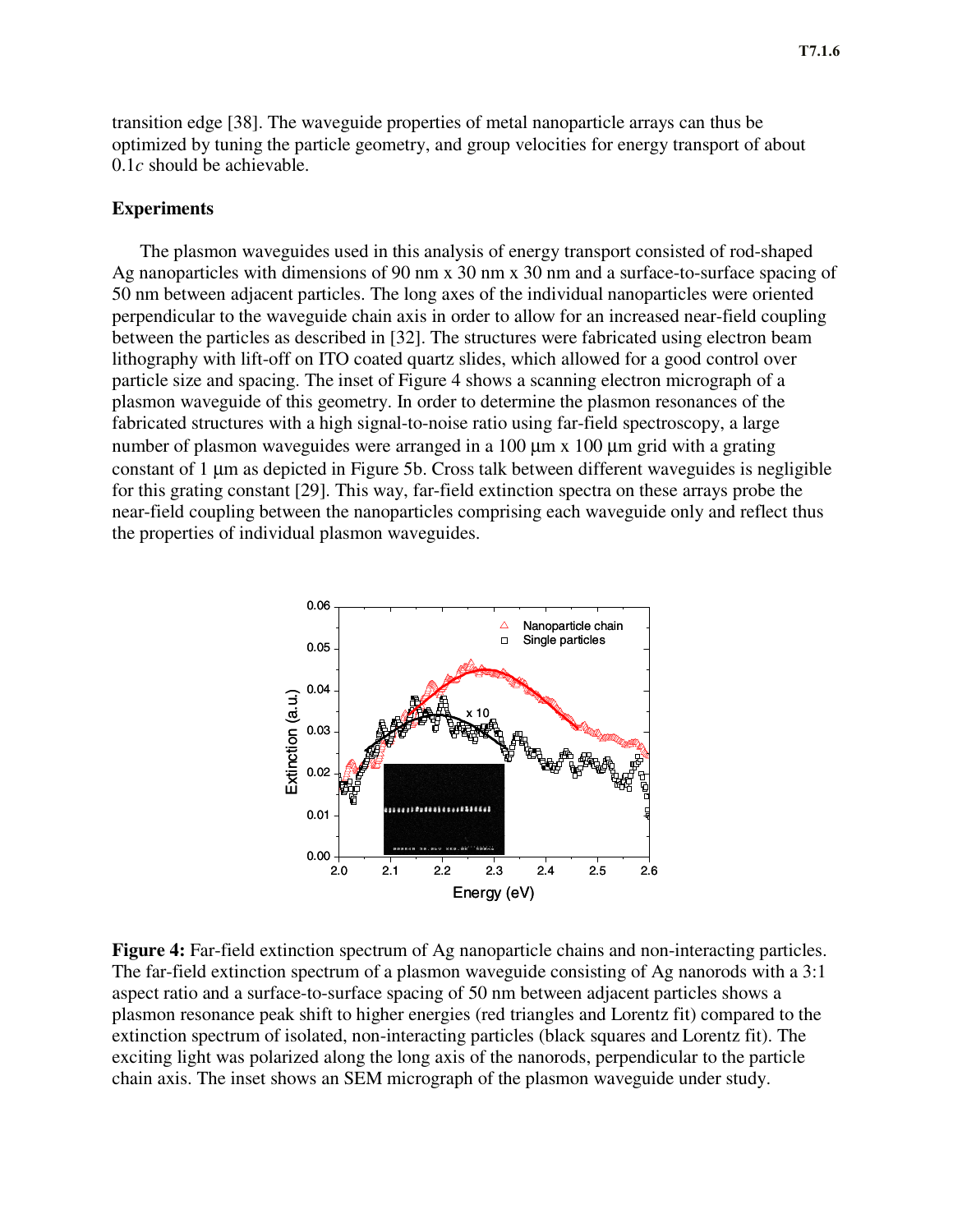Figure 4 shows the far-field extinction spectrum of the fabricated plasmon waveguides taken under normal incidence white light illumination with a spot size of 100 μm and a polarization along the long axis of the nanoparticles and thus perpendicular to the waveguide chain axis (red data points). Also shown is the extinction spectrum of a grid of single Ag nanoparticles of the same geometry with an interparticle spacing of 1 μm, for which the interparticle coupling is negligible (black data points). The total area density of nanoparticles is lower in this case, leading to an overall smaller signal. The single particle extinction spectrum peaks at 2.18 eV for a polarization along the long particle axis, corresponding to a resonance wavelength of 570 nm. The extinction spectrum of the plasmon waveguide shows a resonance shift of about 100 meV to higher energies due to near-field coupling between the particles, in agreement with the numerical simulations [32]. According to these simulations, a resonance shift of 100 meV should translate into a maximum energy attenuation length on the order of 6 dB/200 nm for an excitation at the single particle resonance at 2.18 eV, at which the energy transfer in a plasmon waveguide is most efficient.

In order to directly observe signs of energy transport in the fabricated plasmon waveguides, a local excitation of a non-zero wave vector **k** is necessary as opposed to an in-phase excitation of the particle arrays as a whole at  $\mathbf{k} = 0$  using far-field illumination. To accomplish this, the tip of an illumination mode near-field optical microscope (Nanonics NSOM-100) was used as a local excitation source for nanoparticles in plasmon waveguides. Light from a dye laser at a wavelength of 570 nm, corresponding to the single particle resonance, was used in order to excite the mode of least damping. The light was coupled into a multimode optical fiber attached to the Al-coated NSOM tip used for excitation. Figure 5a shows a schematic of our principle of excitation and energy transport detection.



**Figure 5:** Near-field optical microscopy excitation and energy transport detection of plasmon waveguides. a) Sketch of the experiment. Light emanating from the tip of an illumination-mode near-field optical microscope (NSOM) locally excites a plasmon waveguide. The waveguide guides the electromagnetic energy to a fluorescent nanosphere, and the fluorescence intensity for varying tip positions is collected in the far-field. b) SEM micrograph of a 100 x 100 μm grid consisting of Ag plasmon waveguides.

Power transport away from the directly excited nanoparticles of the plasmon waveguide is probed via the placement of polystyrene nanospheres filled (Molecular Probes Fluospheres F-8801, diameter  $110\pm 8$  nm) with fluorescent molecules in close proximity to the waveguide structure. For this, the electron beam fabricated plasmon waveguide sample was coated with a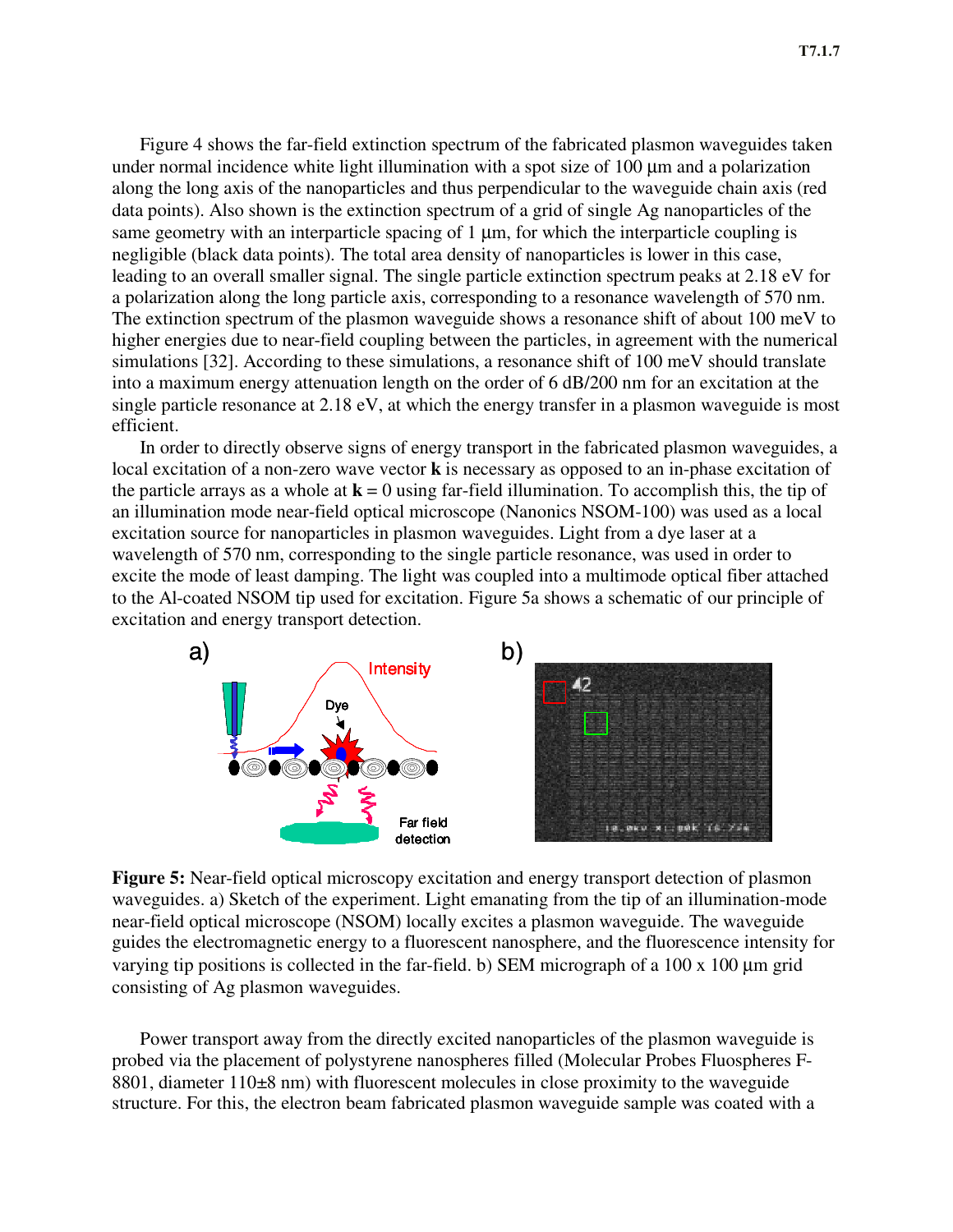thin poly-lysine layer, and the nanospheres were subsequently randomly deposited from an aqueous solution. The fluorescent dyes used show a strong absorption peaking at 580-590 nm near the plasmon resonance wavelength of a single fabricated Ag particle and emit radiation peaking at 610 nm, which is detected in the far-field using a band pass filter and an avalanche photodiode. This scheme enables the observation of energy transport in the following way: first, energy is transferred from the illuminating tip to the plasmon waveguide. The excitation subsequently propagates along the nanoparticle structure and excites a fluorescent nanosphere placed on top of a waveguide at a sufficient distance from the excitation source. Energy transport would result in dye emission even when the tip is located away from the dye, and thus would manifest itself in an increased spatial width of the fluorescence spot of a nanosphere attached to a plasmon waveguide compared to a single free nanosphere.

The left panel of Figure 6 shows the spatial intensity variation in the waveguide direction of fluorescent nanospheres located at a distance (A, B) and on top of plasmon waveguides (WG1, WG2). Gaussian fits to the data for both the control spheres (black and red lines and data points) and the two spheres attached to plasmon waveguides (green and blue lines and data points) are included. The control nanospheres A and B were scanned before and after scanning the waveguide structures, and in both cases show similar fluorescent full widths at half maximum (FWHM) of 174±17 and 193±23 nm. Analyses of additional control spheres yielded similar widths of  $160\pm12$ ,  $205\pm13$ , and  $188\pm17$  nm, respectively. This confirms that the tip profile did not change appreciably during the scans. By contrast, the fluorescent spots WG1 and WG2 of the nanospheres attached to the plasmon waveguides show a FWHM of  $329\pm14$  and  $343\pm27$  nm, respectively. The resulting average fluorescence spot FWHM of control spheres is 185±38 nm, while the average width of nanospheres on waveguides is  $336\pm30$  nm. The broadening of the fluorescence spots due to the presence of the plasmon waveguide is thus 151±48 nm.



**Figure 6:** Evidence for energy transport in plasmon waveguides via the width of the fluorescence intensity of fluorescent nanospheres. Nanospheres WG1 and WG2 located on top of plasmon waveguides show an increased spatial width in the waveguide direction only compared to single nanospheres A and B located at a distance (left graph). Perpendicular to the waveguide direction, no broadening due to the presence of the plasmon waveguide is observed (right graph).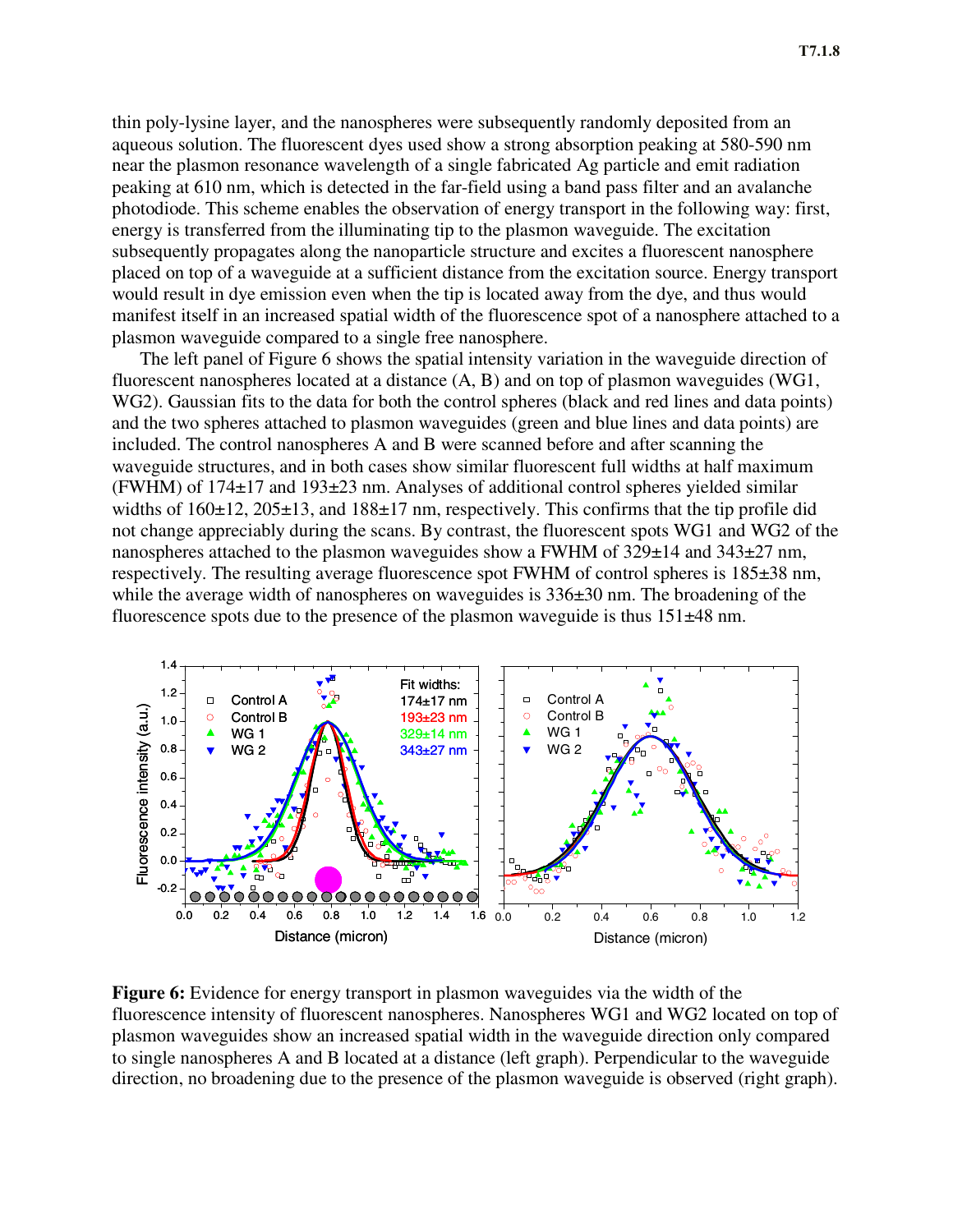If the observed broadening of the fluorescent width of waveguide nanospheres is due to transport of electromagnetic energy along the waveguide, no difference in FWHM between control and waveguide nanospheres is expected in the direction perpendicular to the waveguide axis. Indeed, the fitted FWHMs in this direction are found to be equal within the fit error, giving 364±36 nm for control A and B and 352±40 nm for the waveguide nanospheres WG1 and WG2 as shown in Figure 6 (right panel). Note that these values are rather large due to the shape of the tip aperture.

The increase in the width of the nanosphere fluorescence of about 150 nm for spheres attached to a plasmon waveguide structure can be attributed to local excitation of the plasmon waveguide followed by energy transport along the waveguide toward the fluorescent dye particle. This type of excitation is known to dominate over excitation by direct scattering of the exciting radiation from individual nanoparticles [32]. From Figure 6 it is clear that for a freestanding nanosphere the fluorescence signal decreases below the dark noise level if the tip is located approximately 200 nm away from the sphere center, while a fluorescent nanosphere attached to a plasmon waveguide can be excited from distances up to 500 nm via the plasmon waveguide. Our results thus provide direct evidence for energy transport over this distance. To obtain quantitative information on the energy decay length we have performed exponential fits on the tails of the fluorescence intensity of the waveguide nanospheres at distances >200 nm away from the nanosphere center. At this distance excitation via the plasmon waveguide dominates over direct dye excitation. These fits yield a decay length of 6 dB/195±28 nm, which is in excellent agreement with the estimate of 6 dB/200 nm obtained from our far-field measurements and theoretical predictions.

# **Summary**

Using both numerical finite-difference time-domain simulations and near-field optical experiments, we have firmly established the possibility of using arrays of closely spaced metal nanoparticles as plasmon waveguides for the transport of electromagnetic energy below the diffraction limit of light. Such waveguides could be used as energy concentrators attached to conventional dielectric waveguides to channel energy to nanoscale or molecular detectors and allow for the fabrication of highly integrated optical circuits.

### **Acknowledgement**

This work was supported by the Air Force Office of Scientific Research and the Center for Science and Engineering of Materials at Caltech (NSF). Work at FOM is part of the research program of FOM and was financially supported by NWO

## **References**

- 1. Saleh, B. E. A. and M. C. Teich, *Fundamentals of Photonics*. 1991, New York: Wiley.
- 2. Mekis, A., J. C. Chen, I. Kurland, S. Fan, P. R. Villeneuve, and J. D. Joannopoulos, *High transmission through sharp bends in photonic crystal waveguides.* Physical Review Letters **77**(18), 3787-3790 (1996)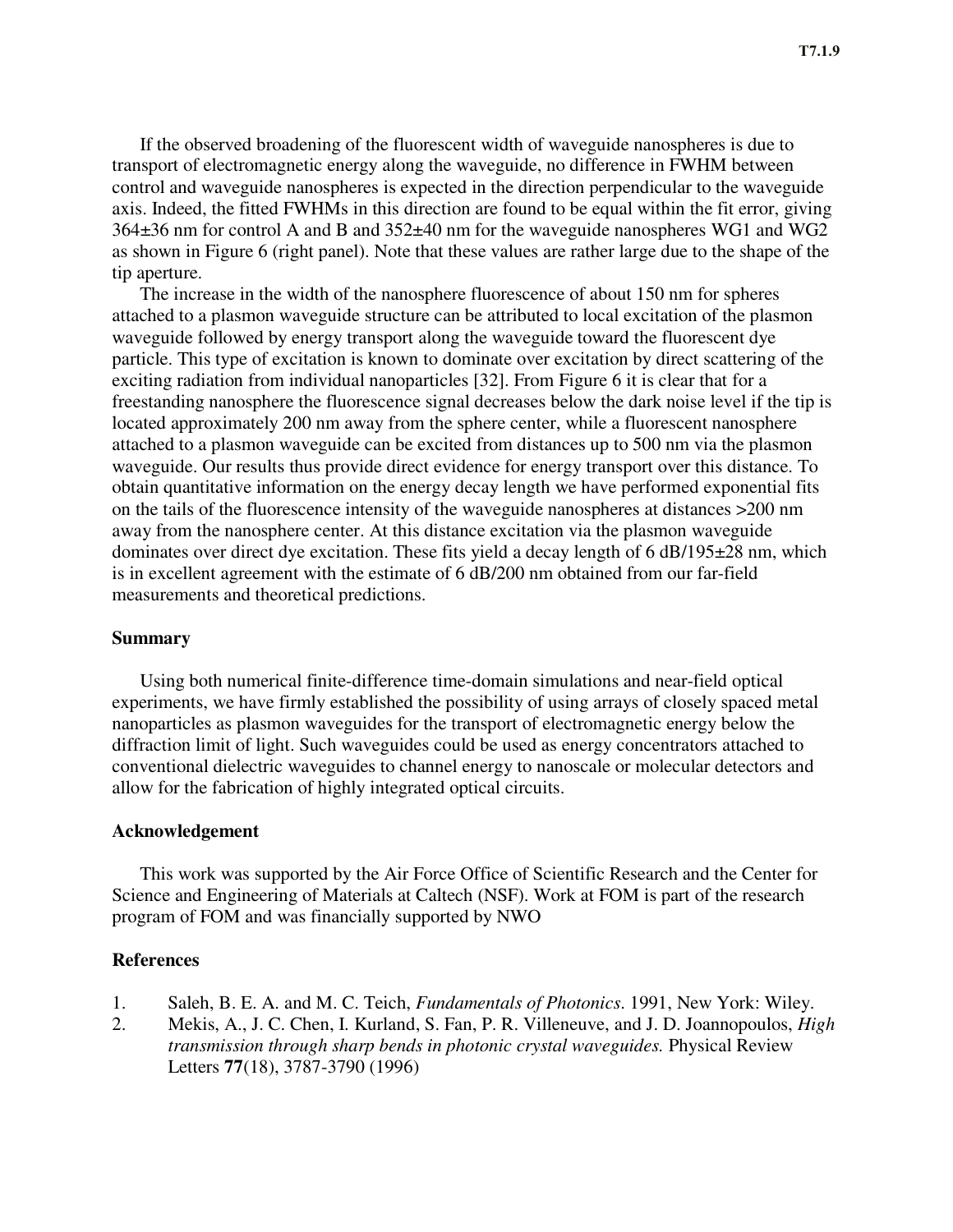- 3. Moosburger, J., M. Kamp, A. Forchel, S. Olivier, H. Benisty, C. Weisbuch, and U. Oesterle, *Enhanced transmission through photonic-crystal-based bent waveguides by bend engineering.* Applied Physics Letters **79**(22), 3579-3581 (2001)
- 4. Painter, O., R. K. Lee, A. Scherer, A. Yariv, J. D. O'Brian, P. D. Dapkus, and I. Kim, *Two-dimensional photonic band-gap defect mode laser.* Science **284**(5421), 1819-1821 (1999)
- 5. Raether, H., *Surface Plasmons on smooth and rough surfaces and on gratings*. 1988, Berlin: Springer.
- 6. Tominaga, J., C. Mihalcea, D. Büchel, H. Fukuda, T. Nakano, N. Atoda, H. Fuji, and T. Kikukawa, *Local plasmon photonic transistor.* Applied Physics Letters **78**(17), 2417- 2419 (2001)
- 7. Kottmann, J. P. and O. J. F. Martin, *Plasmon resonant coupling in metallic nanowires.* Optics Express **8**(12), 655-663 (2001)
- 8. Kottmann, J. P., O. J. F. Martin, D. R. Smith, and S. Schultz, *Plasmon resonances of silver nanowires with a nonregular cross section.* Physical Review B **64**, 235402 (2001)
- 9. Lamprecht, B., J. R. Krenn, G. Schider, H. Ditlbacher, M. Salerno, N. Felidj, A. Leitner, F. R. Aussenegg, and J. C. Weeber, *Surface plasmon propagation in microscale metal stripes.* Applied Physics Letters **79**(1), 51-53 (2001)
- 10. Weeber, J. C., A. Dereux, C. Girard, J. R. Krenn, and J. P. Goudonnet, *Plasmon polaritons of metallic nanowires for controlling submicron propagation of light.* Physical Review B **69**(12), 9061-9068 (1999)
- 11. Dickson, R. M. and L. A. Lyon, *Unidirectional plasmon propagation in metallic nanowires.* Journal of Physical Chemistry B **104**, 6095-6098 (2000)
- 12. Takahara, J., S. Yamagishi, H. Taki, A. Morimoto, and T. Kobayashi, *Guiding of a onedimensional optical beam with nanometer diameter.* Optics Letters **22**(7), 475-477 (1997)
- 13. Kreibig, U. and M. Vollmer, *Optical properties of metal clusters*. 1995, Berlin: Springer.
- 14. Bohren, C. F. and D. R. Huffman, *Absorption and scattering of light by small particles*. 1983, New York: Wiley.
- 15. Klar, T. A., M. Perner, S. Grosse, G. von Plessen, W. Spirkl, and J. Feldmann, *Surfaceplasmon resonances in single metallic particles.* Physical Review Letters **80**(19), 4249- 4252 (1998)
- 16. Quinten, M., A. Leitner, J. R. Krenn, and F. R. Aussenegg, *Electromagnetic energy transport via linear chains of silver nanoparticles.* Optics Letters **23**(17), 1331-1333 (1998)
- 17. Brongersma, M. L., J. W. Hartman, and H. A. Atwater, *Electromagnetic energy transfer and switching in nanoparticle chain arrays below the diffraction limit.* Physical Review B **62**, R16356 (2000)
- 18. Craighead, H. G. and G. A. Niklasson, *Characterization and optical properties of arrays of small gold particles.* Applied Physics Letters **44**(12), 1134-1136 (1984)
- 19. Hoogenboom, J. P., D. L. J. Vossen, C. Faivre-Moskalenko, M. Dogterom, and A. van Blaaderen, *Patterning surfaces with colloidal particles using optical tweezers.* Applied Physics Letters **80**(25), 4828-4830 (2002)
- 20. McMillan, R. A., C. D. Paavola, J. Howard, S. L. Chan, N. J. Zaluzec, and J. D. Trent, *Ordered nanoparticle arrays formed on engineered chaperonin protein templates.* Nature Materials **1**, 247-252 (2002)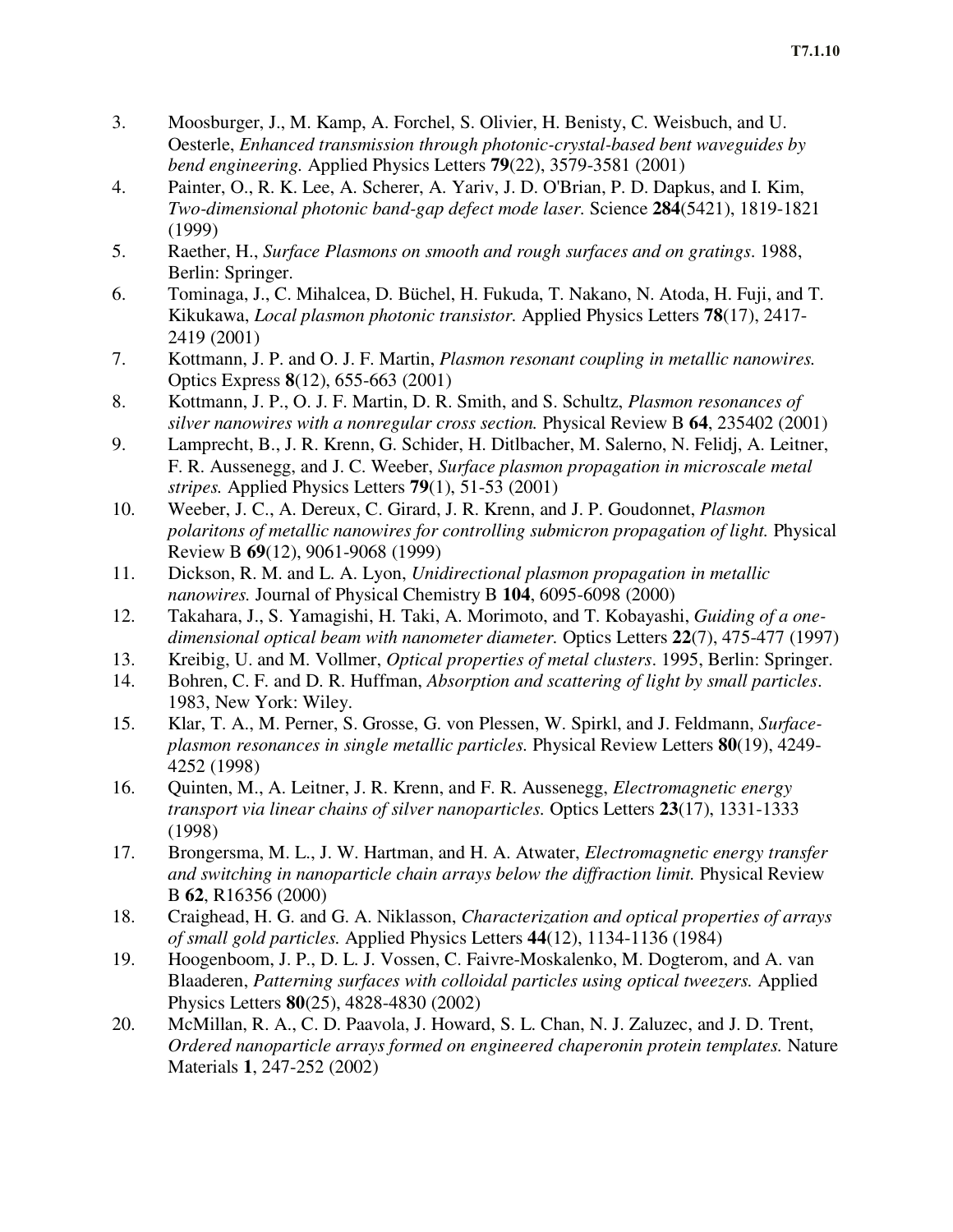- 21. Müller, T., K.-H. Heinig, and B. Schmidt, *Template-directed self-assembly of buried nanowires and the pearling instability.* Materials Science and Engineering C **19**, 209-213 (2002)
- 22. Penninkhof, J. J., A. Polman, L. A. Sweatlock, H. A. Atwater, A. Vredenberg, and B. J. Kooi, *MeV ion beam induced anisotropic plasmon resonance of silver nanocrystals in glass.* Applied Physics Letters **submitted**, (2003)
- 23. Citrin, D. S., *Coherent transport of excitons in quantum-dot chains: role of retardation.* Optics Letters **20**(8), 901-903 (1995)
- 24. Poddar, P., T. Telem-Sharif, T. Fried, and G. Markovich, *Dipolar interactions in twoand three-dimensional magnetic nanoparticle arrays.* Physical Review B **66**, 060403(R) (2002)
- 25. Yariv, A., Y. Xu, R. K. Lee, and A. Scherer, *Coupled-resonator optical waveguide: a proposal and analysis.* Optics Letters **24**(11), 711-713 (1999)
- 26. Maier, S. A., M. L. Brongersma, and H. A. Atwater, *Electromagnetic energy transport along arrays of closely spaced metal rods as an analogue to plasmonic devices.* Applied Physics Letters **78**(1), 16-18 (2001)
- 27. Maier, S. A., M. L. Brongersma, and H. A. Atwater, *Electromagnetic energy transport along Yagi arrays.* Materials Science and Engineering C **19**, 291-294 (2002)
- 28. Maier, S. A., M. L. Brongersma, and H. A. Atwater, *Electromagnetic energy transport along Yagi arrays*, in *MRS Proceedings*. 2001. p. E2.9.
- 29. Maier, S. A., M. L. Brongersma, P. G. Kik, and H. A. Atwater, *Observation of near-field coupling in metal nanoparticle chains using far-field polarization spectroscopy.* Physical Review B **65**, 193408 (2002)
- 30. Maier, S. A., M. L. Brongersma, P. G. Kik, S. Meltzer, A. A. G. Requicha, and H. A. Atwater, *Plasmonics - a route to nanoscale optical devices.* Advanced Materials **13**(19), 1501-1505 (2001)
- 31. Maier, S. A., P. G. Kik, and H. A. Atwater, *Observation of coupled plasmon-polariton modes in Au nanoparticle chain waveguides of different lengths: Estimation of waveguide loss.* Applied Physics Letters **81**, 1714-1716 (2002)
- 32. Maier, S. A., P. G. Kik, and H. A. Atwater, *Optical pulse propagation in metal nanoparticle chain waveguides.* Physical Review B **accepted**, (2003)
- 33. Maier, S. A., P. G. Kik, H. A. Atwater, S. Meltzer, A. A. G. Requicha, and B. E. Koel, *Observation of coupled plasmon-polariton modes of plasmon waveguides for electromagnetic energy transport below the diffraction limit*, in *Proceedings of SPIE*. 2002. p. 71-82.
- 34. Maier, S. A., P. G. Kik, M. L. Brongersma, and H. A. Atwater, *Electromagnetic energy transport below the diffraction limit in periodic metal nanostructures*, in *Proceedings of SPIE*. 2001. p. 22-30.
- 35. Maier, S. A., P. G. Kik, M. L. Brongersma, H. A. Atwater, S. Meltzer, A. A. G. Requicha, and B. E. Koel, *Observation of coupled plasmon-polariton modes of plasmon waveguides for electromagnetic energy transport below the diffraction limit*, in *MRS Proceedings*. 2002. p. Y3.6.
- 36. Maier, S. A., P. G. Kik, H. A. Atwater, S. Meltzer, E. Harel, B. E. Koel, and A. A. G. Requicha, *Local detection of electromagnetic energy transport below the diffraction limit in metal nanoparticle plasmon waveguides.* Nature Materials **2**, 229 (2003)